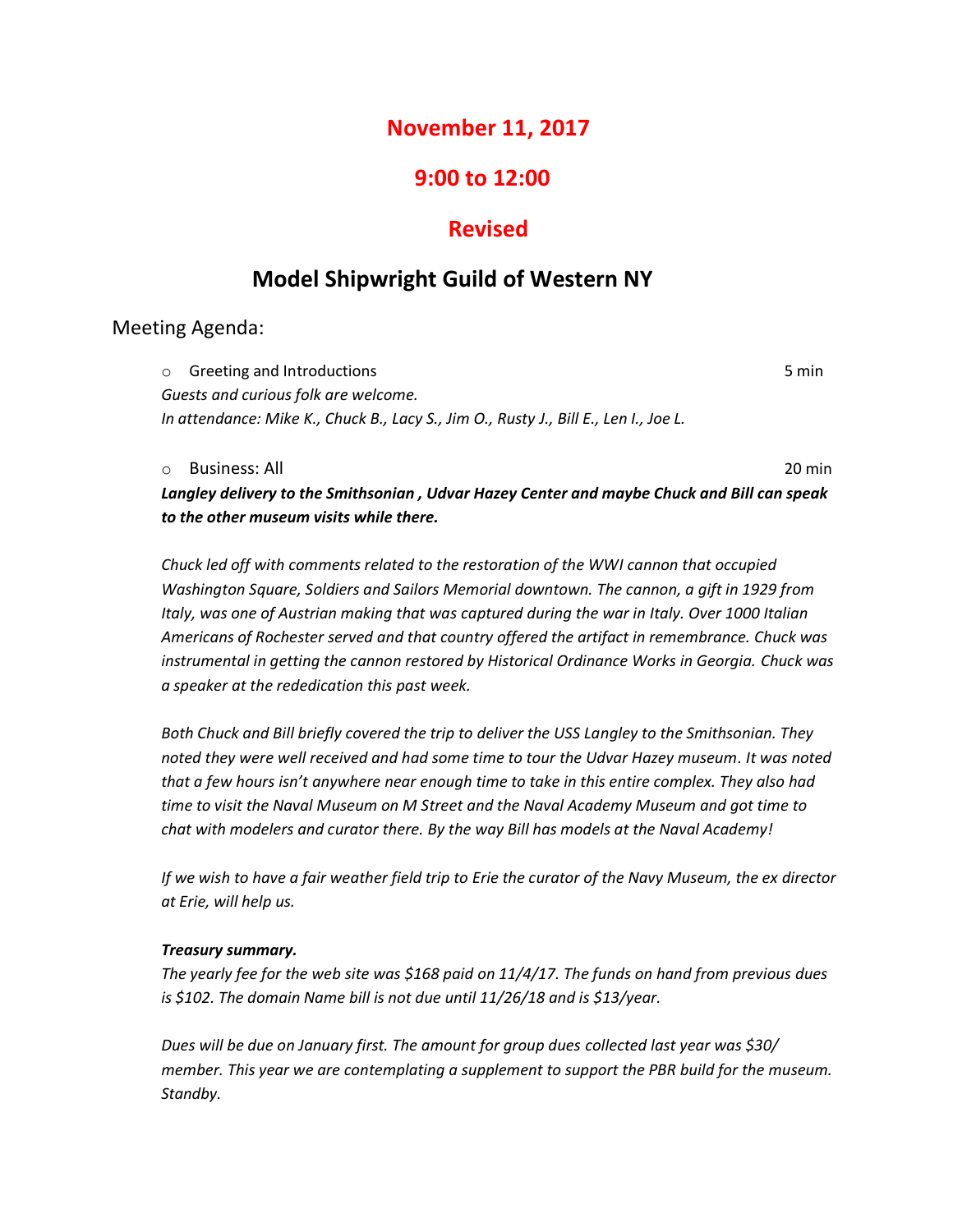#### *Vote on the revised By-Laws*

*The By-Laws completed by Jim were reviewed and the voting of the group was unanimous to approve. Nice work Jim!*

#### *Publicity*

*A notice of the delivery to the Smithsonian of the USS Langley was submitted to the NRG Secretary. It was too late to make the winter printing but will be in the Spring Journal.*

### o Viet Nam PBR Status and Next Steps: Joe Lorenzo 5 min *Some good news and some bad news.*

*Joe reported that we have been approved for free copy of the released drawings in PDF form. A letter of \indemnity must be signed prior to release of the prints. It is anticipated soon. Joe took an action to call in to determine status of indemnity letter.*

#### o Building the Civil War Agawam: Bill Emerson 30 min

*Bill has made steady progress on this model over the summer and he has volunteered to speak to its continued development. I have seen the model at various stages and it is coming along nicely. His coppering and deck detail is bringing this model to life. I am always fascinated by his ability to 'create' from often poor quality historical photographs and produce convincing elements to scale.*

*Bill brought in cannon, mast lookout station and air vents he fabricated for the USS Agawam. Once again Bill showed his mastery of simple jigs and adaptive fabrication to realize very realistic deck elements. His air vents were created in multiple steps. Pie shaped sections were cut to achieve the 90-degree bends. The "horn" itself was created using sheet styrene heated and hand formed on an anvil like dowel with the center hollowed out. A dowel of the correct diameter was used to apply pressure to deform the sheet into the hollow. These were then cut out and drilled to fashion the horn. A similar process was used to create the lookout station of the masts. This form was 2 dowel-like wood blocks sawed along the axis and joined together to form the figure 8 shape when looking down on the lookout. See photo. The plastic sheet was then heated to conform to the form.*

*Bill used readily available mold putty (from Michaels) to mold his 6 cannon. These were done by machining a master wooden barrel and in 2 steps forming the impression of the lower half in a pre made crib. The upper half of the mold was created in like manner. If there is any further need to explore this please consult our Shop Note on Casting. The photo included shows the component parts of the mold creation. The actual resin used to mold the cannon is described in the Shop Note.*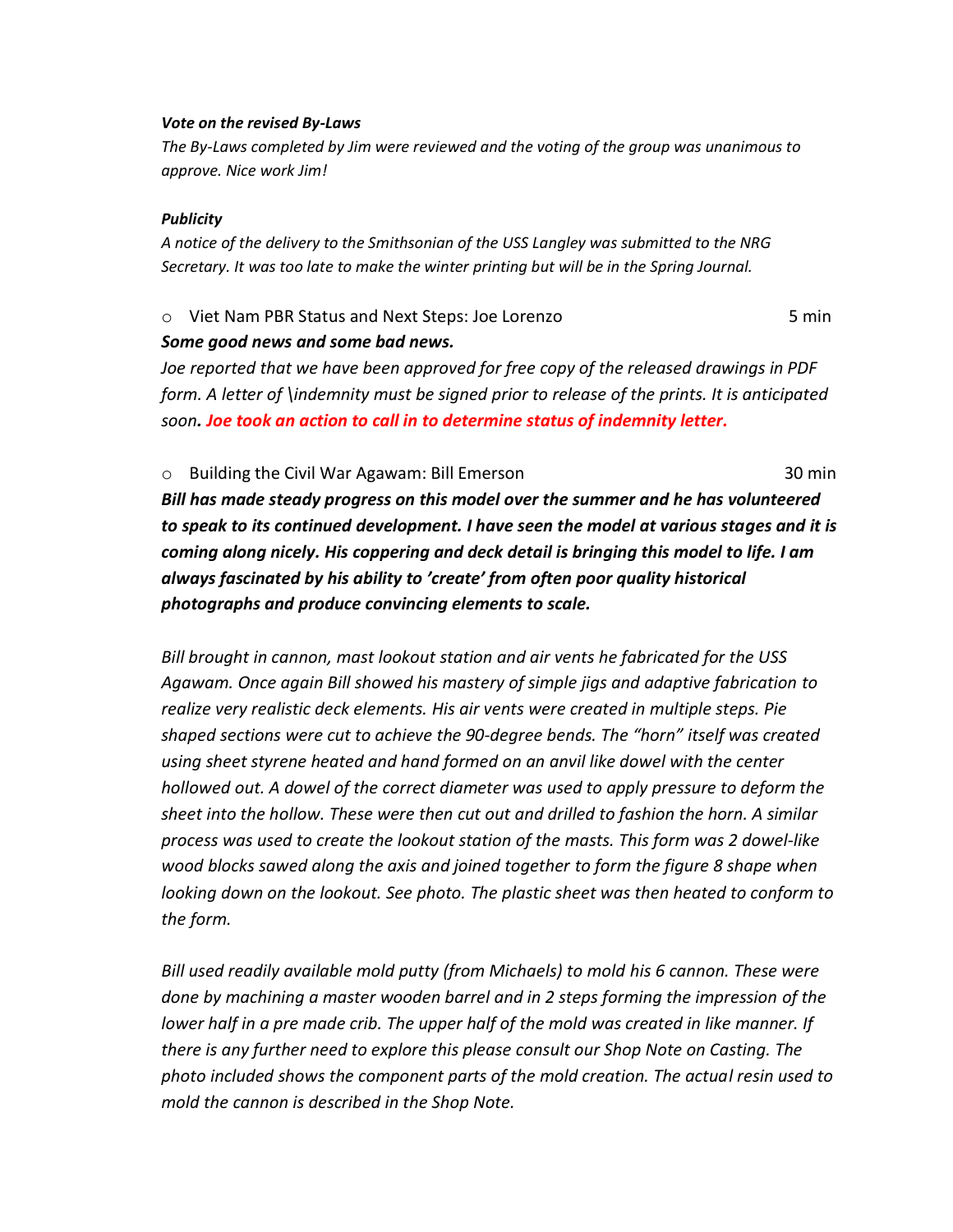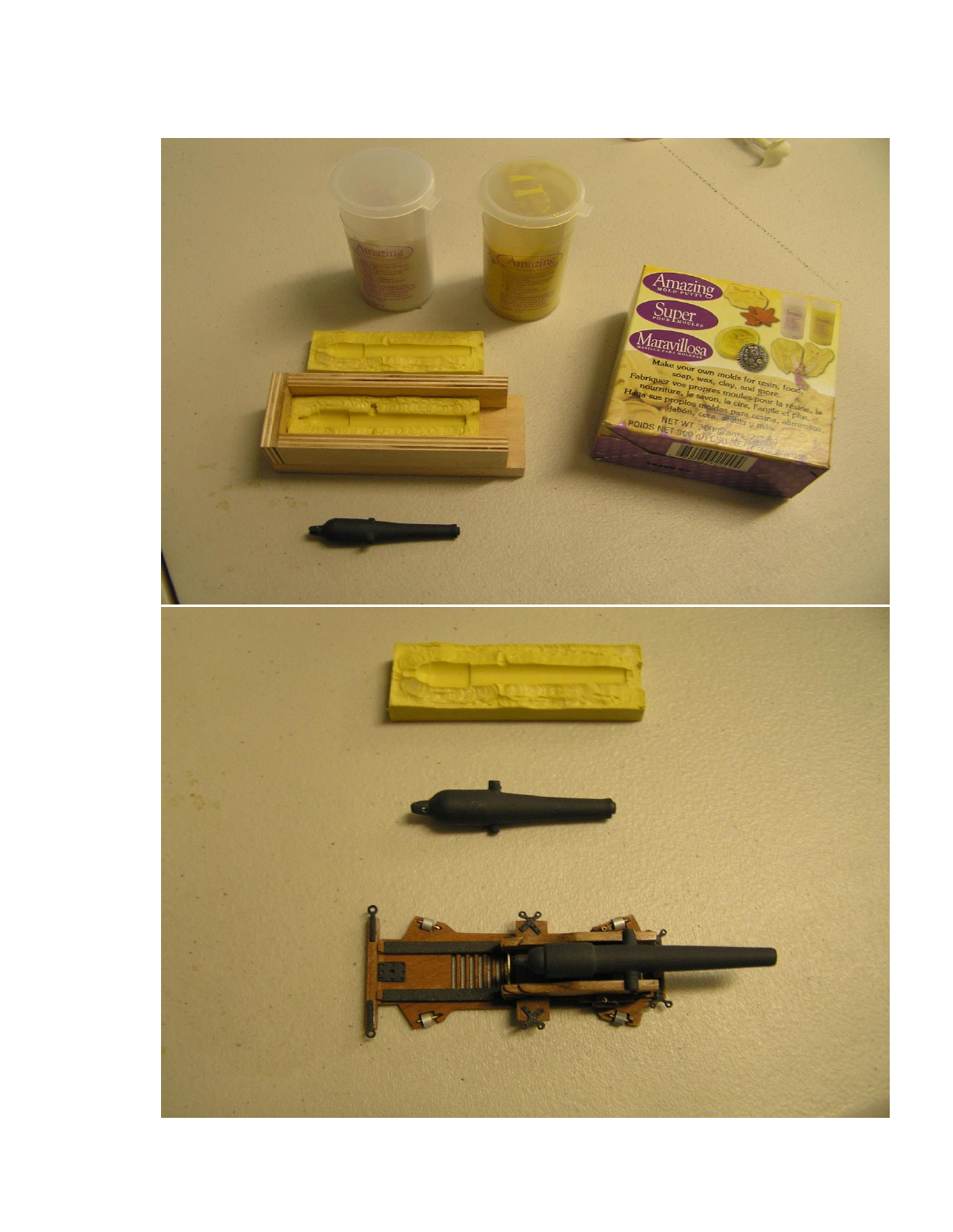

o The USS Rochester "Yesterday and Today": Tim Igoe POSTPONED 20min *As you may know Tim had begun work on this project some time in 2015 prior to our group inception. However, Tim has had to retrace his earlier work and address newly discovered information. As with most research when one starts out the information foundation seems stable otherwise one does not progress but with time and circumstance new information can arise. Tim will speak to his current findings in this light and speak to the model work ahead.*

o *The Antique Boat Museum Annual Parade & Auction: Joe Lorenzo 20min Joe attended this annual event this year and will share just a few of the pictures he took of the incredible craft and an era gone by.*

*The Power Point has been placed in the Resource section of the web page under Museums. The vessels displayed were but a sample of the many craft at this annual event. One is recommended to attend.*

o Getting Ready for The Mark I PBR Project: All 60 min